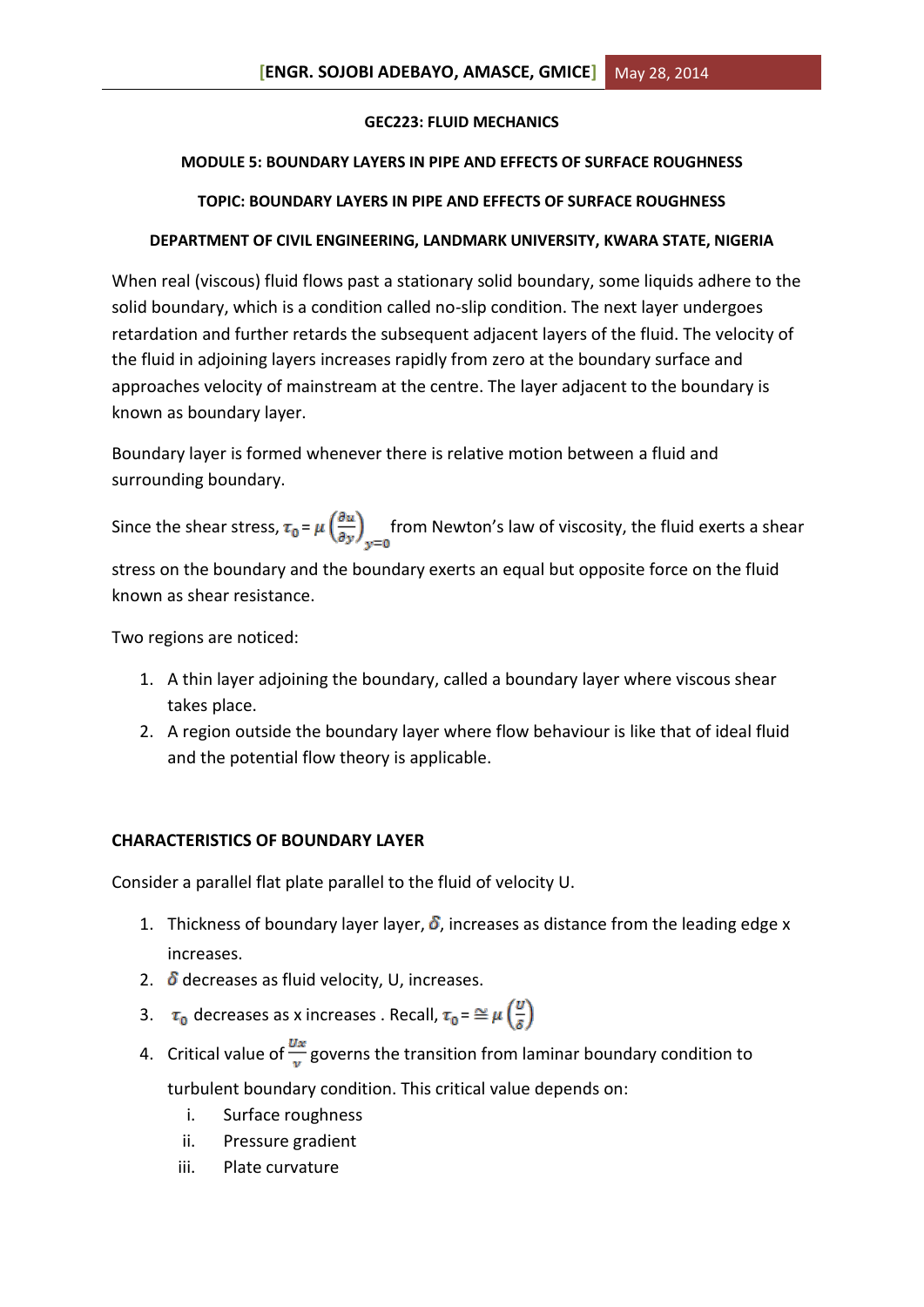- iv. Temperature difference between fluid and boundary
- v. Turbulence in ambient flow
- 5. If  $\frac{Ux}{U}$  < 5 x 10<sup>5</sup>, boundary layer is laminar. For laminar layer, velocity distribution is

parabolic.

If  $\frac{Ux}{V}$  > 5 x 10<sup>5</sup>, boundary layer is turbulent. For turbulent layer, velocity distribution

follows logarithmic or follows power law.

- 6.  $\delta$  increases as kinematic viscosity,  $\nu$ , increases.
- 7. When U increases in the downward direction, the boundary layer growth reduces.
- 8. When U decreases in the downward direction, the boundary layer growth is faster and is susceptible to separation.

# **BOUNDARY LAYER THICKNESS,**

The nominal boundary layer thickness is measured in three ways:

- 1. Displacement thickness,  $(\delta^*)$
- 2. Momentum thickness  $(\theta)$
- 3. Energy thickness( $\delta_e$ )

1. Displacement thickness is the distance, measured perpendicular to the boundary, by which the main free stream is displaced on account of formation of boundary layer.

$$
\delta^*=\int_0^\delta\left(1-\frac{u}{v}\right)dy
$$

2. Momentum thickness is the distance through which the total loss of momentum per second be equal to if it were passing a stationary plate.

$$
\theta = \int_0^\delta \frac{u}{v} \left( 1 - \frac{u}{v} \right) dy
$$

3. Energy thickness is the distance, measured perpendicular to the boundary of the solid, by which the boundary should be displaced to compensate for the reduction in kinetic energy, KE, of the flowing fluid on account of boundary layer formation.

$$
\delta_e = \int_0^\delta \frac{u}{v} \left( 1 - \frac{u^2}{v^2} \right) dy
$$

Consider fluid flow through a pipe. The shear stress distribution and velocity distribution curve is as shown below.

From Newton's law of viscosity,

$$
\tau = \mu \cdot \frac{du}{dy}
$$

The radial distance, r, is related to y be relation: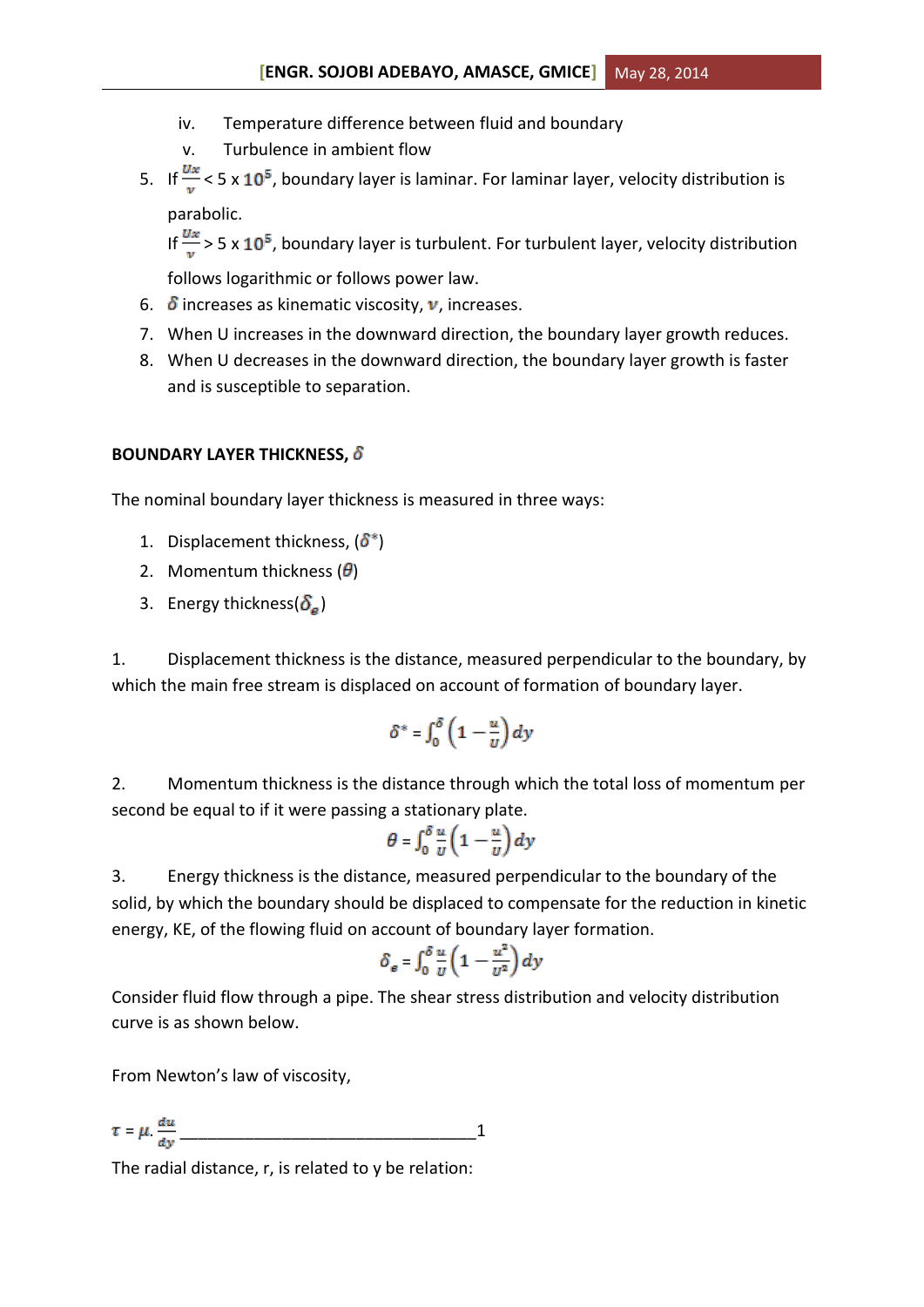$y = R - r$  or  $dy = - dr$ Equation 1 becomes  $\tau = \mu \frac{du}{-dr} = -\mu \frac{du}{dr}$  $-\mu \frac{du}{dr} = -\frac{\partial P}{\partial x} + \frac{r}{2}$ du = r.dr \_\_\_\_\_\_\_\_\_\_\_\_\_\_\_\_\_\_\_\_\_\_\_2 Integrating w.r.t. "r"we get

$$
u = \frac{1}{4\mu} \cdot \frac{\partial P}{\partial x} r^2 + C \quad \underline{\qquad} \qquad 3
$$

where C is the constant of integration obtained as follows:

At r = R, u = 0 (i.e. at the pipe wall)  
\n
$$
\therefore O = \frac{1}{4\mu} \cdot \frac{\partial P}{\partial x} r^2 + C
$$
\nwhere C =  $-\frac{1}{4\mu} \cdot \frac{\partial P}{\partial x} R^2$ 

Substituting for C in equation 3 gives

$$
u = \frac{1}{4\mu} \frac{\partial P}{\partial x} r^2 - \frac{1}{4\mu} \frac{\partial P}{\partial x} R^2
$$
  

$$
u = -\frac{1}{4\mu} \frac{\partial P}{\partial x} (R^2 - r^2)
$$
Equation 5

This shows that the velocity distribution curve is a parabola.

The maximum velocity occurs at the centre where  $r = 0$ 

$$
\therefore U_{max} = \frac{1}{4\mu} \cdot \frac{\partial P}{\partial x} \cdot R^2
$$
 *Equation 6*

Combining equations 5 and 6,

$$
\frac{u}{v_{max}} = \frac{-\frac{1}{4\mu} \cdot \frac{\partial P}{\partial x} (R^2 - r^2)}{-\frac{1}{4\mu} \cdot \frac{\partial P}{\partial x} \cdot R^2}
$$
\n
$$
\frac{u}{v_{max}} = \frac{R^2 - r^2}{R^2} = 1 - \left(\frac{r}{R}\right)^2
$$
\n
$$
\therefore u = u_{max} \left[1 - \left(\frac{r}{R}\right)^2\right]
$$
Equation 7

This equation applies for velocity distribution for laminar flow through pipes.

To calculate the discharge:

Discharge through an elementary ring of thickness dr at a radial distance r is given by:

$$
dQ = u \times 2\pi r \times dr = u_{max} \left[ 1 - \left(\frac{r}{R}\right)^2 \right]. 2\pi r. dr
$$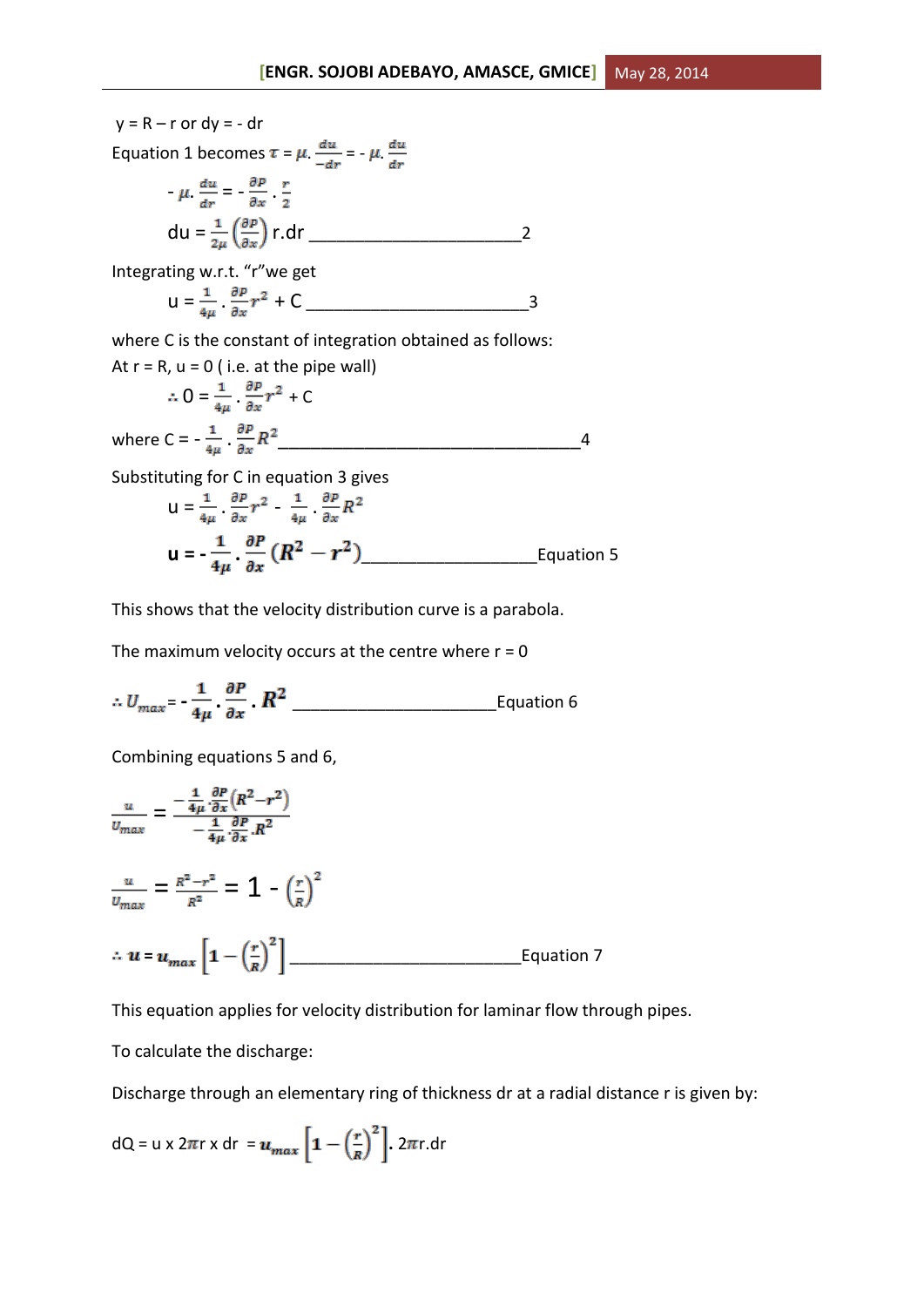: Total discharge through the entire pipe,

$$
Q = \int dQ = \int_0^R u_{max} \left[ 1 - \left(\frac{r}{R}\right)^2 \right] \cdot 2\pi r \cdot dr
$$
  
\n
$$
= 2\pi u_{max} \int_0^R \left( r - \frac{r^3}{R^2} \right) dr = 2\pi u_{max} \left[ \frac{r^2}{2} - \frac{r^4}{4R^2} \right]_0^R
$$
  
\n
$$
= 2\pi u_{max} \left[ \frac{R^2}{2} - \frac{R^4}{4R^2} \right] = 2\pi u_{max} \left[ \frac{R^2}{2} - \frac{R^2}{4} \right]
$$
  
\n
$$
Q = 2\pi u_{max} \left[ \frac{R^2}{4} \right] = \frac{\pi}{2} u_{max} R^2
$$
Equation 8  
\nAverage velocity of flow,  $\bar{u} = \frac{u_{max}}{2}$ Equation 9

This implies,  $u_{max} = 2\overline{u}$ 

This shows that the average velocity is half of the maximum velocity.

Substituting the value of  $u_{max}$  from equation 6 in equation 9 gives,

$$
\bar{u} = \frac{1}{4\mu} \frac{\partial P}{\partial x} \cdot R^2 \frac{1}{2} = \frac{1}{8\mu} \frac{\partial P}{\partial x} \cdot R^2
$$

$$
\partial P = \frac{8\mu \bar{u}}{R^2} \cdot \partial x
$$

The pressure difference between two sections 1 and 2 at distances  $x_1$  and  $x_2$  in a pipeline as shown below:

$$
\int_{P_1}^{P_2} \partial P = \frac{8\mu \bar{u}}{R^2} \int_{x_1}^{x_2} \partial x
$$
  
\n
$$
(P_1 - P_2) = \frac{8\mu \bar{u}}{R^2} (x_2 - x_1) = \frac{8\mu \bar{u}L}{R^2}
$$
  
\n
$$
\therefore P_1 - P_2 = \Delta P = \frac{8\mu \bar{u}L}{R^2}
$$
 Equation 10

Equation 10 is known as Hagen-Poiseuille equation.

Since R =  $\frac{D}{2}$  substitution in equation 10 gives,

$$
P_1 - P_2 = \frac{8\mu\bar{u}L}{\frac{D^2}{4}}
$$

This implies  $P_1 - P_2 = \frac{32 \mu \pi L}{D^2}$  Equation 11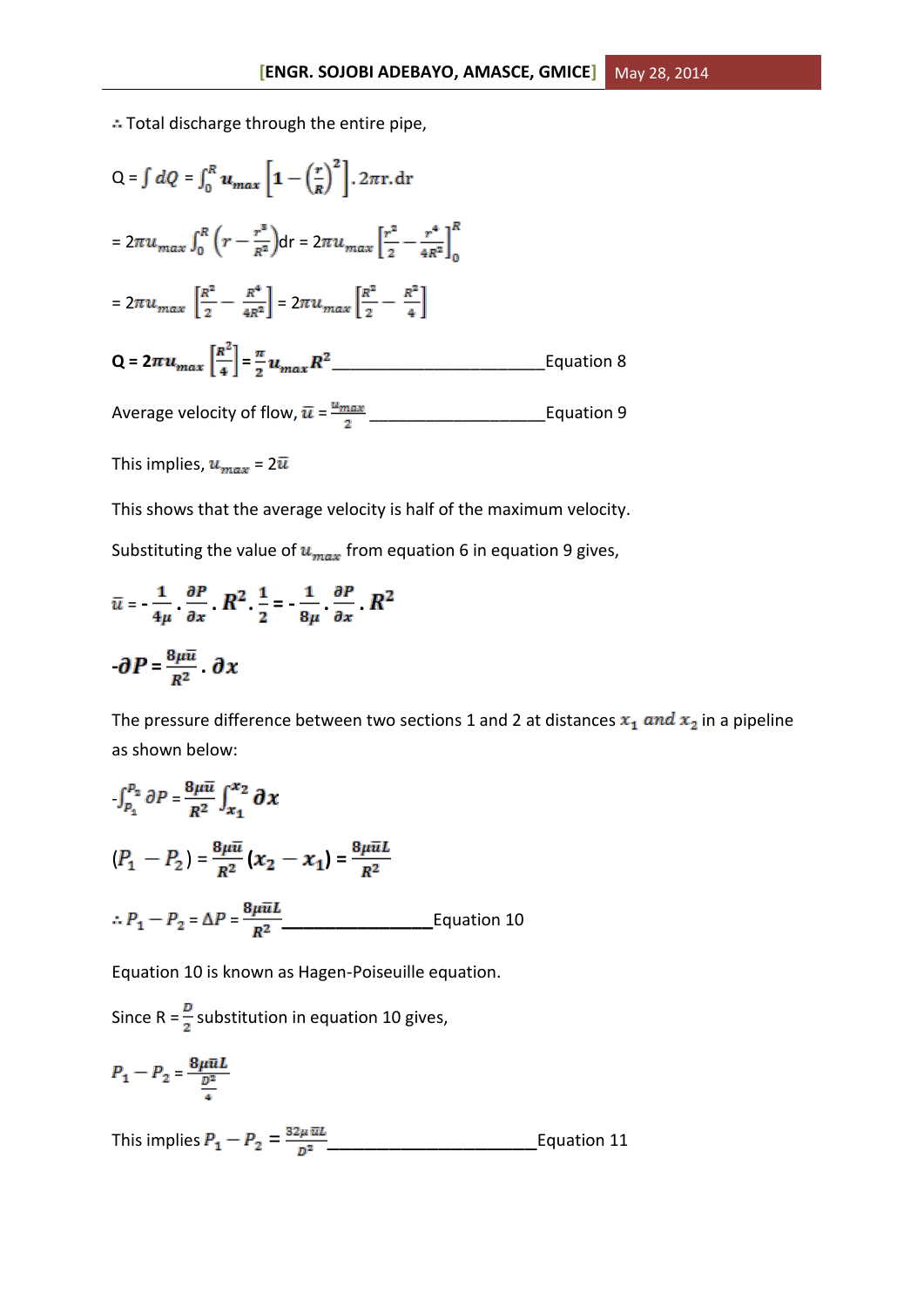#### **Example 1**

An oil of viscosity 9 poise and specific gravity 0.9 is flowing through a horizontal pipe of 60mm diameter. If the pressure drop in 100m length of pipe is 1800KN/m<sup>2</sup>, determine:

- i. The rate of flow of oil
- ii. The centre-line velocity
- iii. The total frictional drag over 100m length
- iv. The power required to maintain the flow
- v. The velocity gradient at the pipe wall
- vi. The velocity and shear stress at 8mm from the wall

Solution:

Viscosity of the oil,  $\mu$  = 9 poise =  $\frac{1}{10}$  x 9 = 0.9NS/m<sup>2</sup>

Specific gravity of oil = 0.9

Diameter of pipe, D = 60mm = 0.06m

Area of pipe,  $A = \frac{\pi D^2}{4} = 0.002827 m^2$ 

- $\therefore$  Pressure drop in 100m length of pipe,  $\Delta P = 1800 \text{KN/m}^2$ 
	- i. Rate of flow, Q

Recall,  $P_1 - P_2 = \Delta P = \frac{32 \mu \,\overline{u}L}{D^2}$  where  $\overline{u}$  = average velocity

 $1800 \times 10^3 = \frac{32 \times 0.9 \times \overline{u} \times 100}{0.06^2}$ 

$$
\bar{u} = \frac{1800 \times 10^8 \times 0.06^2}{32 \times 0.9 \times 100} = 2.25 \text{m/s}
$$

Reynolds number, Re =  $\frac{\rho V D}{\mu}$  =  $\frac{0.9 \times 1000 \times 2.25 \times 0.06}{0.9}$  = 135 < 2000

 $\therefore$  Flow is laminar.

- Rate of flow, Q = A.  $\bar{u}$  = 0.002827 x 2.25 = 0.00636 m<sup>3</sup>/s = **6.36 lit/s**
- ii. Centre-line velocity,  $u_{max} = 2\bar{u} = 2 \times 2.25 = 4.5 \text{m/s}$
- iii. Total friction drag over 100m length,  $F_D$ Recall,  $\tau_0 = \frac{\partial P}{\partial x} \cdot \frac{R}{2}$  and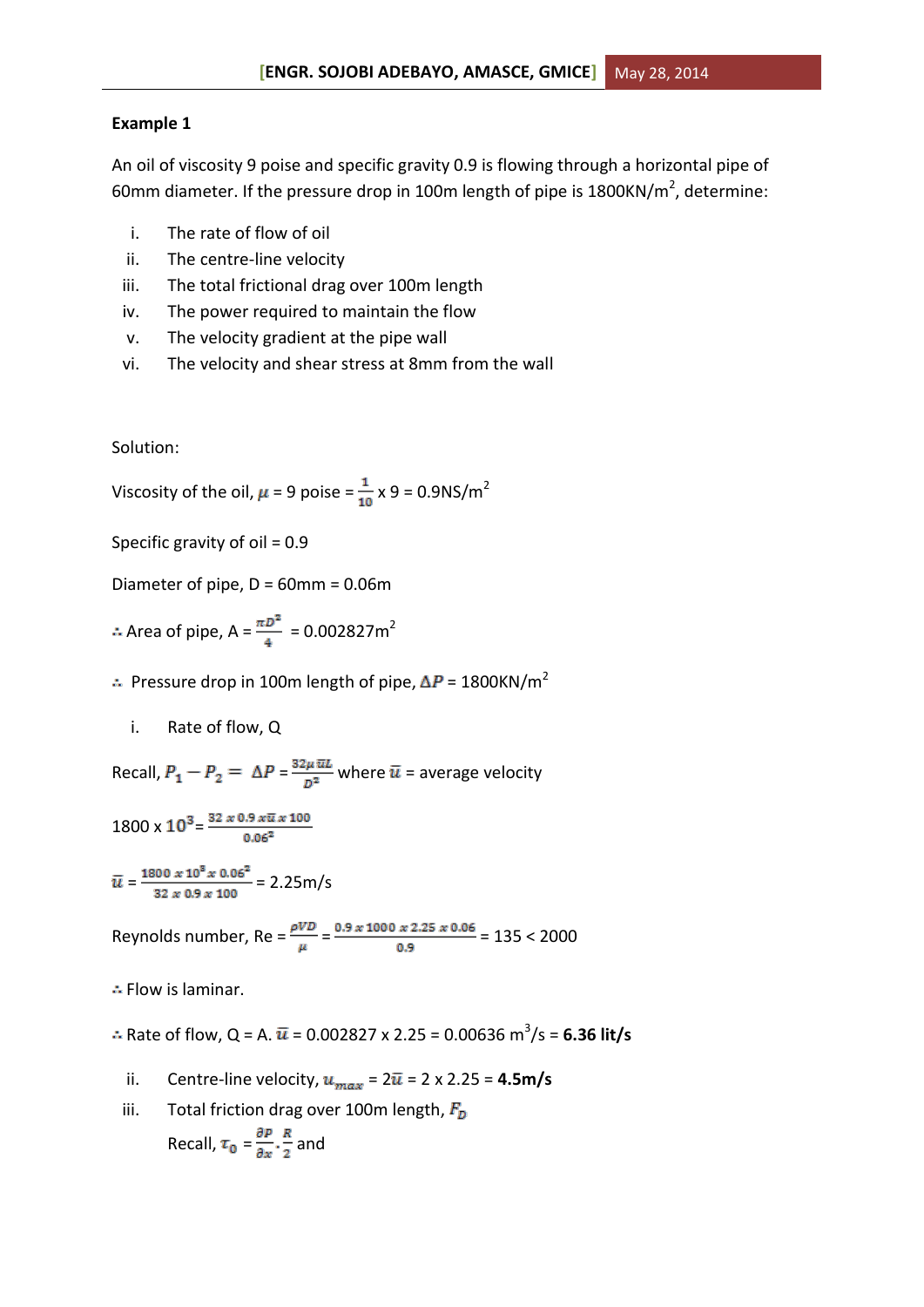$$
\frac{-\partial P}{\partial x} = -\frac{P_2 - P_4}{x_2 - x_4} = \frac{P_1 - P_2}{L} = \frac{\Delta P}{L} = \frac{1800 \times 10^8}{100}
$$
  
\n
$$
\therefore \frac{\partial P}{\partial x} = 18000
$$
  
\n
$$
\therefore \tau_0 = 18000 \times \frac{0.06/2}{2} = 270 \text{ N/m}^2
$$
  
\n
$$
\therefore F_D = \tau_0 \times \pi DL = 270 \times \pi \times 0.06 \times 100 = 5089 \text{ N} = 5.089 \text{ K N}
$$

- iv. Power required to maintain the flow,  $P = F_D \times \bar{u} = 5.089 \times 2.25 = 11.45$ KW Alternatively, P can be obtained as P = Q.  $\Delta P$  = 0.00636 x1800 = 11.45KW
- v. Velocity gradient at the pipe wall,  $\left(\frac{du}{dy}\right)_{y=0}$

Recall, 
$$
\tau_0 = \mu \cdot \left(\frac{du}{dy}\right)_{y=0}
$$

$$
\left(\frac{du}{dy}\right)_{y=0} = \frac{\tau_0}{\mu} = \frac{270}{0.9} = 300 s^{-1}
$$

vi. Velocity and shear stress at 8mm from the wall

Recall, 
$$
u = -\frac{1}{4\mu} \cdot \frac{\partial P}{\partial x} (R^2 - r^2)
$$
  
\n $y = 8 \text{mm} = 0.008 \text{m}$   
\n $y = R - r$   
\n $0.008 = 0.03 - r$   
\nThis implies  $r = 0.03 - 0.008 = 0.022 \text{m}$   
\n $u_{8mm} = -\frac{1}{4 \times 0.9} \cdot \frac{1800 \times 10^3}{100} (0.03^2 - 0.022^2)$   
\n $u_{8mm} = 2.08 \text{m/s}$   
\nAlso, since  $\frac{\pi}{r} = \frac{\pi_0}{R}$   
\nThis implies,  $\tau_{8mm} = r \times \frac{\pi_0}{R} = 0.022 \times \frac{270}{0.03}$   
\n $\tau_{8mm} = 198 \text{KN/m}^2$ 

## **Example 2**

A pipe 60 mm diameter and 450 m long slopes upwards at 1 in 50. An oil of viscosity 0.9 Ns/ $m^2$  and specific gravity 0.9 is required to be pumped at the rate of 5 litres/sec.

- i. Is the flow laminar?
- ii. What pressure difference is required to attain this condition?
- iii. What is the power of the pump required assuming an overall efficiency of 65%?
- iv. What is the centre-line velocity and velocity gradient at the pipe wall?

## Solution

Diameter of pipe, D= 60mm = 0.06m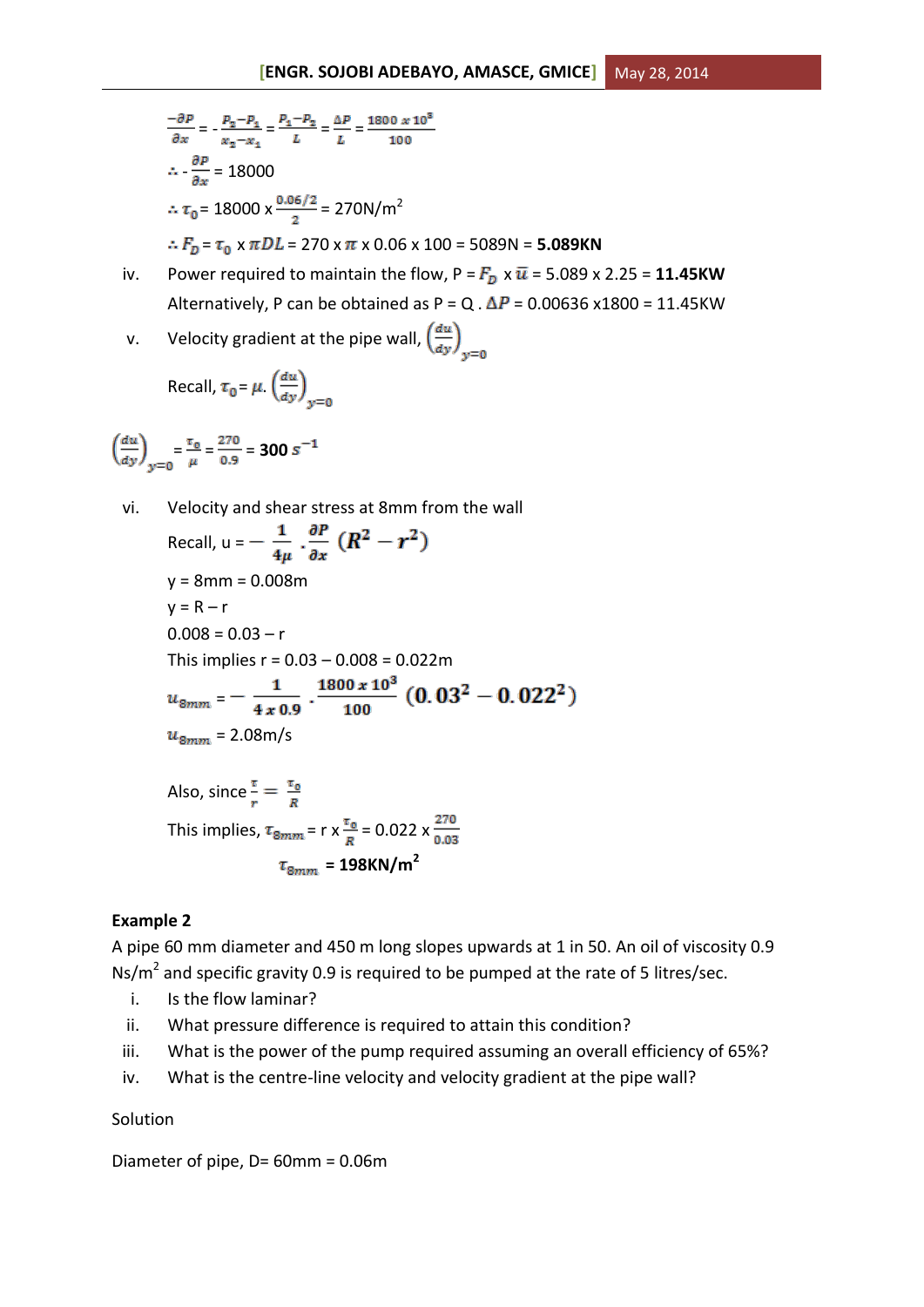Area of pipe, 
$$
A = \frac{\pi D^2}{4} = \frac{\pi x 0.06^2}{4} = 0.00283 \text{ m}^2
$$

Length of pipe,  $L = 450$ m

Slope =  $1$  in 50

Viscosity of oil,  $\mu$  = 0.9Ns/m<sup>2</sup>

Weight density,  $\omega = \rho g = 0.9 \times 9810 = 8829 \text{N/m}^2$ 

Discharge,  $Q = 5$  litres/s = 0.005 $m^3$ /s

# **Note: 1 m 3 = 1000 litres**

Overall efficiency,  $\eta_0$  = 65%

i. Is the flow laminar?

Average velocity,  $\bar{u} = \frac{Q}{A} = \frac{0.005}{0.00283} = 1.767$  m/s

Reynolds number, Re =  $\frac{\rho V D}{\mu} = \frac{(0.9 \times 1000) \times 1.767 \times 0.06}{0.9}$ 

**Re = 106 < 2000**

A. **Flow is laminar**

ii. Pressure difference required

Applying Bernoulli's theorem between sections 1 and 2 gives,

$$
\frac{P_1}{\omega} + \frac{V_1^2}{2g} + Z_1 = \frac{P_2}{\omega} + \frac{V_2^2}{2g} + h_f
$$
  

$$
\frac{P_1}{\omega} + \frac{V_1^2}{2g} + 0 = \frac{P_2}{\omega} + \frac{V_2^2}{2g} + \frac{1}{50} x 450 + \frac{32\mu \bar{u}L}{D^2 x \omega}
$$
  

$$
\frac{P_1 - P_2}{\omega} = 9 + \frac{32\mu \bar{u}L}{D^2 x \omega} \text{ (Since } V_1 = V_2 \text{ and } Z_1 = 0)
$$
  

$$
P_1 - P_2 = 9\omega + \frac{32\mu \bar{u}L}{D^2} = 9 \times 8829 + \frac{32 \times 0.9 \times 1.767 \times 450}{0.06^2}
$$
  

$$
= 79461 + 6.36 \times 10^6 = 6.44 \times 10^6 \text{ N/m}^2
$$

 $\therefore$  Pressure difference,  $P_1 - P_2 = 6.44$  MN/ $m^2$ 

iii. Power of the pump,  $P_{required} = Q(P_1 - P_2) = 0.005 \times 6.44 \times 10^3 = 32.2$ KW Power of the pump taking into cognisance the overall efficiency,